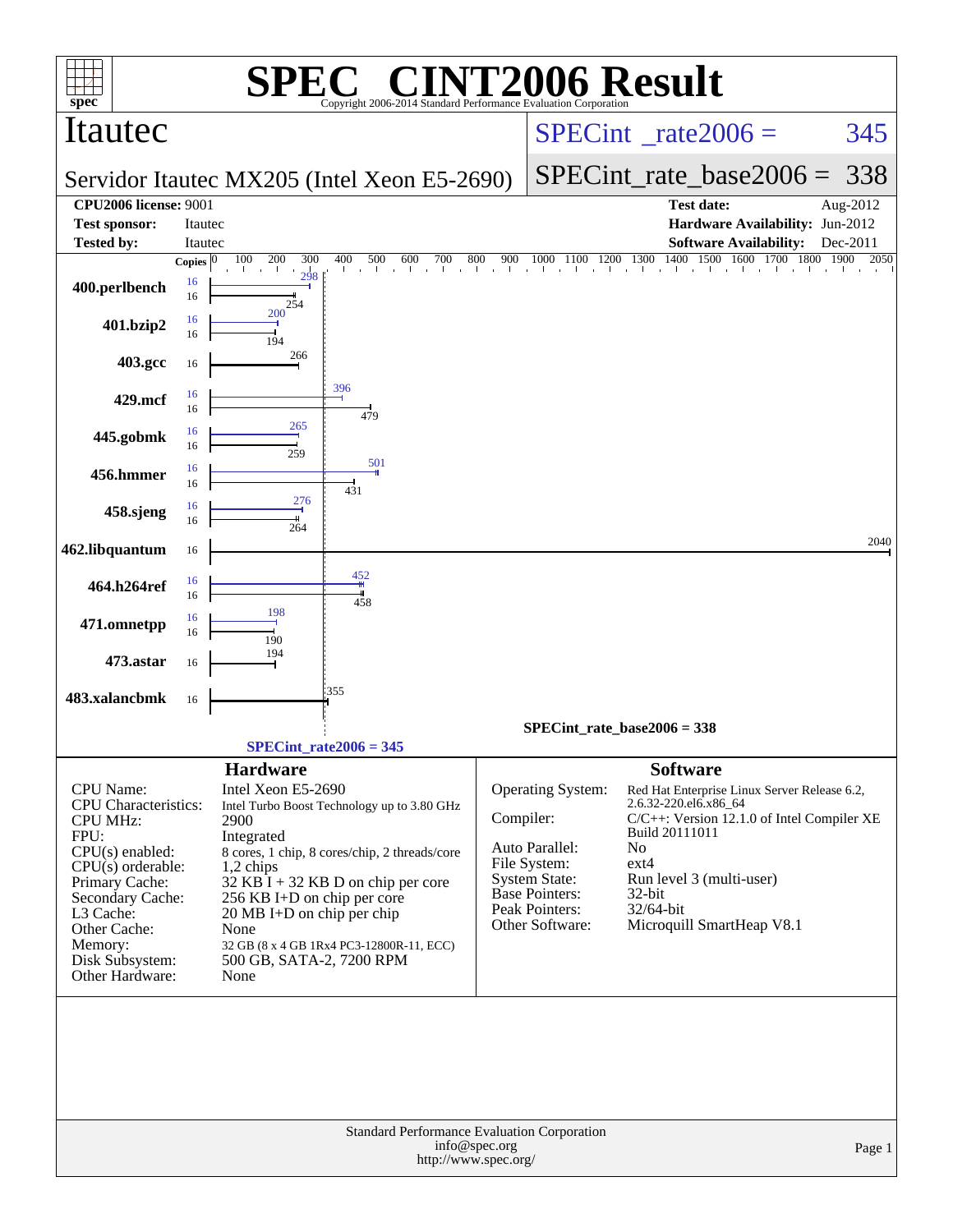

### Itautec

## SPECint rate $2006 = 345$

Servidor Itautec MX205 (Intel Xeon E5-2690)

[SPECint\\_rate\\_base2006 =](http://www.spec.org/auto/cpu2006/Docs/result-fields.html#SPECintratebase2006) 338

**[CPU2006 license:](http://www.spec.org/auto/cpu2006/Docs/result-fields.html#CPU2006license)** 9001 **[Test date:](http://www.spec.org/auto/cpu2006/Docs/result-fields.html#Testdate)** Aug-2012

**[Test sponsor:](http://www.spec.org/auto/cpu2006/Docs/result-fields.html#Testsponsor)** Itautec **[Hardware Availability:](http://www.spec.org/auto/cpu2006/Docs/result-fields.html#HardwareAvailability)** Jun-2012 **[Tested by:](http://www.spec.org/auto/cpu2006/Docs/result-fields.html#Testedby)** Itautec **Italien Contract Contract Contract Contract Contract Contract Contract Contract Contract Contract Contract Contract Contract Contract Contract Contract Contract Contract Contract Contract Contract Con** 

#### **[Results Table](http://www.spec.org/auto/cpu2006/Docs/result-fields.html#ResultsTable)**

|                                                                                                          | <b>Base</b>   |                |       |                |            |                |                  | <b>Peak</b>   |                |              |                |              |                |              |
|----------------------------------------------------------------------------------------------------------|---------------|----------------|-------|----------------|------------|----------------|------------------|---------------|----------------|--------------|----------------|--------------|----------------|--------------|
| <b>Benchmark</b>                                                                                         | <b>Copies</b> | <b>Seconds</b> | Ratio | <b>Seconds</b> | Ratio      | <b>Seconds</b> | Ratio            | <b>Copies</b> | <b>Seconds</b> | <b>Ratio</b> | <b>Seconds</b> | <b>Ratio</b> | <b>Seconds</b> | <b>Ratio</b> |
| 400.perlbench                                                                                            | 16            | 616            | 254   | 625            | <b>250</b> | 616            | 254              | 16            | 527            | 297          | 524            | 299          | 525            | 298          |
| 401.bzip2                                                                                                | 16            | 794            | 194   | 801            | 193        | 792            | 195 <sub>l</sub> | 16            | 773            | 200          | 773            | 200          | 761            | 203          |
| $403.\mathrm{gcc}$                                                                                       | 16            | 484            | 266   | 486            | 265        | 484            | 266              | 16            | 484            | 266          | 486            | 265          | 484            | 266          |
| $429$ .mcf                                                                                               | 16            | 305            | 479   | 305            | 479        | 303            | 482              | 16            | 369            | 396          | 368            | 396          | 369            | 396          |
| $445$ .gobm $k$                                                                                          | 16            | 648            | 259   | 648            | 259        | 648            | 259              | 16            | 635            | 264          | 633            | 265          | 632            | 265          |
| 456.hmmer                                                                                                | 16            | 345            | 432   | 347            | 430l       | 347            | 431              | 16            | 300            | 497          | 297            | 503          | 298            | 501          |
| 458 sjeng                                                                                                | 16            | 751            | 258   | 733            | 264        | 734            | 264              | 16            | 702            | 276          | 701            | 276          | 701            | 276          |
| 462.libquantum                                                                                           | 16            | 163            | 2040  | 162            | 2040       | 163            | <b>2040</b>      | 16            | 163            | 2040         | 162            | 2040         | 163            | 2040         |
| 464.h264ref                                                                                              | 16            | 773            | 458   | 781            | 453        | 772            | 459              | 16            | 793            | 447          | 771            | 459          | 783            | 452          |
| 471.omnetpp                                                                                              | 16            | 524            | 191   | 525            | 190        | 525            | <b>190</b>       | 16            | 504            | 198          | 504            | 198          | 505            | 198          |
| $473.$ astar                                                                                             | 16            | 580            | 194   | 582            | 193        | 577            | 195              | 16            | 580            | 194          | 582            | 193          | 577            | 195          |
| 483.xalancbmk                                                                                            | 16            | 311            | 355   | 311            | 355        | 314            | 351              | 16            | 311            | 355          | 311            | 355          | 314            | 351          |
| Results appear in the order in which they were run. Bold underlined text indicates a median measurement. |               |                |       |                |            |                |                  |               |                |              |                |              |                |              |

#### **[Submit Notes](http://www.spec.org/auto/cpu2006/Docs/result-fields.html#SubmitNotes)**

The config file option 'submit' was used. numactl was used to bind copies to the cores

#### **[Operating System Notes](http://www.spec.org/auto/cpu2006/Docs/result-fields.html#OperatingSystemNotes)**

 'ulimit -s unlimited' was used to set the stacksize to unlimited prior to run. Large pages were not enabled for this run

#### **[Platform Notes](http://www.spec.org/auto/cpu2006/Docs/result-fields.html#PlatformNotes)**

 Sysinfo program /home/rcaneca/cpu2006/Docs/sysinfo \$Rev: 6775 \$ \$Date:: 2011-08-16 #\$ 8787f7622badcf24e01c368b1db4377c running on localhost Mon Aug 13 16:30:02 2012 This section contains SUT (System Under Test) info as seen by some common utilities. To remove or add to this section, see: <http://www.spec.org/cpu2006/Docs/config.html#sysinfo> From /proc/cpuinfo model name : Intel(R) Xeon(R) CPU E5-2690 0 @ 2.90GHz 1 "physical id"s (chips) 16 "processors" cores, siblings (Caution: counting these is hw and system dependent. The following excerpts from /proc/cpuinfo might not be reliable. Use with caution.) cpu cores : 8 siblings : 16 Continued on next page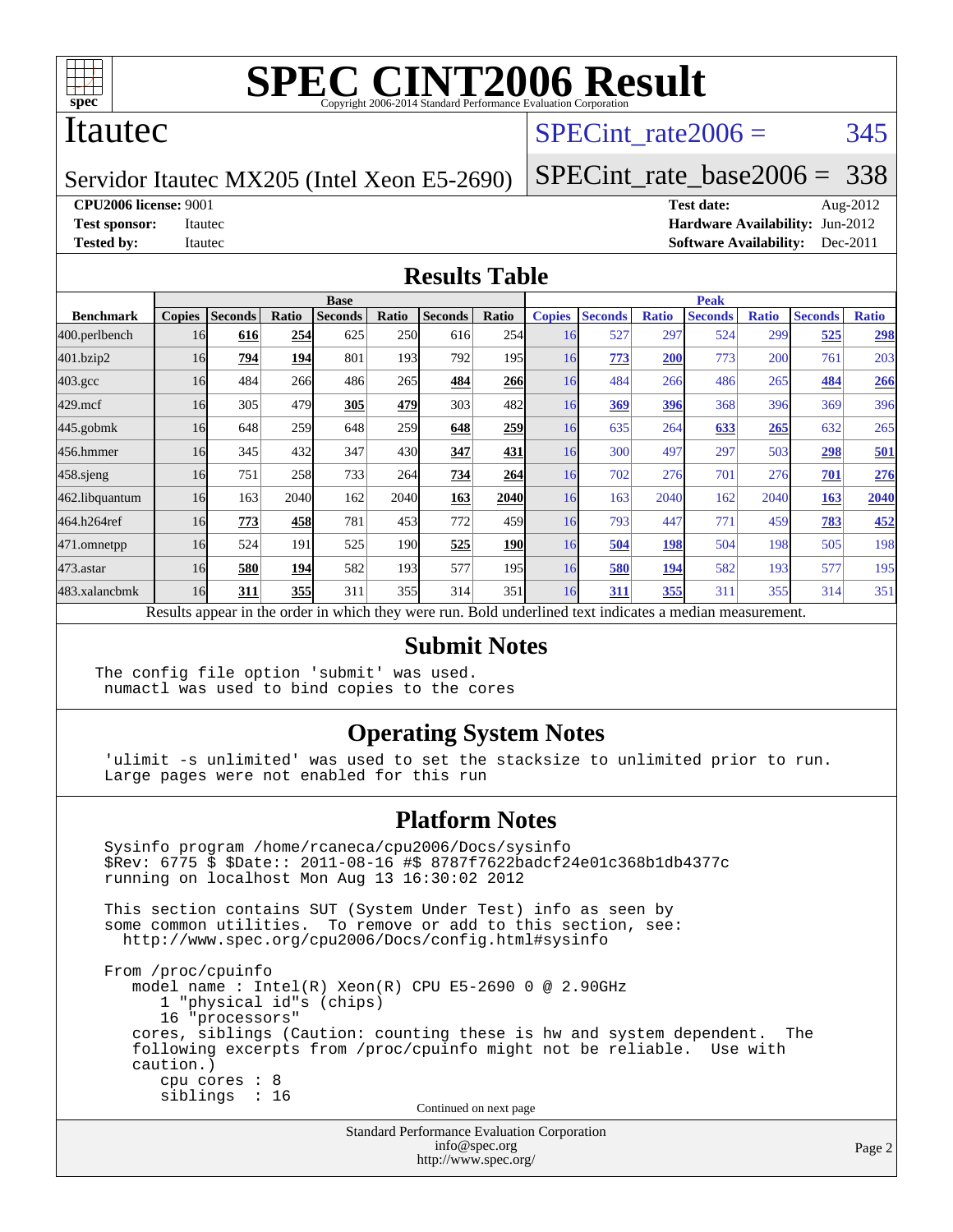

### Itautec

SPECint rate $2006 = 345$ 

Servidor Itautec MX205 (Intel Xeon E5-2690)

[SPECint\\_rate\\_base2006 =](http://www.spec.org/auto/cpu2006/Docs/result-fields.html#SPECintratebase2006) 338

**[CPU2006 license:](http://www.spec.org/auto/cpu2006/Docs/result-fields.html#CPU2006license)** 9001 **[Test date:](http://www.spec.org/auto/cpu2006/Docs/result-fields.html#Testdate)** Aug-2012 **[Test sponsor:](http://www.spec.org/auto/cpu2006/Docs/result-fields.html#Testsponsor)** Itautec **[Hardware Availability:](http://www.spec.org/auto/cpu2006/Docs/result-fields.html#HardwareAvailability)** Jun-2012 **[Tested by:](http://www.spec.org/auto/cpu2006/Docs/result-fields.html#Testedby)** Itautec **Italien Contract Contract Contract Contract Contract Contract Contract Contract Contract Contract Contract Contract Contract Contract Contract Contract Contract Contract Contract Contract Contract Con** 

#### **[Platform Notes \(Continued\)](http://www.spec.org/auto/cpu2006/Docs/result-fields.html#PlatformNotes)**

 physical 0: cores 0 1 2 3 4 5 6 7 cache size : 20480 KB From /proc/meminfo MemTotal: 32850528 kB HugePages\_Total: 0 Hugepagesize: 2048 kB /usr/bin/lsb\_release -d Red Hat Enterprise Linux Server release 6.2 (Santiago) From /etc/\*release\* /etc/\*version\* redhat-release: Red Hat Enterprise Linux Server release 6.2 (Santiago) system-release: Red Hat Enterprise Linux Server release 6.2 (Santiago) system-release-cpe: cpe:/o:redhat:enterprise\_linux:6server:ga:server uname -a: Linux localhost 2.6.32-220.el6.x86\_64 #1 SMP Wed Nov 9 08:03:13 EST 2011 x86\_64 x86\_64 x86\_64 GNU/Linux run-level 3 Aug 13 16:12

 SPEC is set to: /home/rcaneca/cpu2006 Filesystem Type Size Used Avail Use% Mounted on /dev/mapper/vg\_it5rh-lv\_home 193G 1.9G 181G 2% / home

(End of data from sysinfo program)

#### **[General Notes](http://www.spec.org/auto/cpu2006/Docs/result-fields.html#GeneralNotes)**

 This result was measured on the Servidor Itautec MX205. The Servidor Itautec MX205, the Servidor Itautec MX225+ and the Servidor Itautec LX205 are electronically equivalent.

## **[Base Compiler Invocation](http://www.spec.org/auto/cpu2006/Docs/result-fields.html#BaseCompilerInvocation)**

[C benchmarks](http://www.spec.org/auto/cpu2006/Docs/result-fields.html#Cbenchmarks): [icc -m32](http://www.spec.org/cpu2006/results/res2012q3/cpu2006-20120817-24246.flags.html#user_CCbase_intel_icc_5ff4a39e364c98233615fdd38438c6f2)

[C++ benchmarks:](http://www.spec.org/auto/cpu2006/Docs/result-fields.html#CXXbenchmarks) [icpc -m32](http://www.spec.org/cpu2006/results/res2012q3/cpu2006-20120817-24246.flags.html#user_CXXbase_intel_icpc_4e5a5ef1a53fd332b3c49e69c3330699)

## **[Base Portability Flags](http://www.spec.org/auto/cpu2006/Docs/result-fields.html#BasePortabilityFlags)**

400.perlbench: [-DSPEC\\_CPU\\_LINUX\\_IA32](http://www.spec.org/cpu2006/results/res2012q3/cpu2006-20120817-24246.flags.html#b400.perlbench_baseCPORTABILITY_DSPEC_CPU_LINUX_IA32)

Continued on next page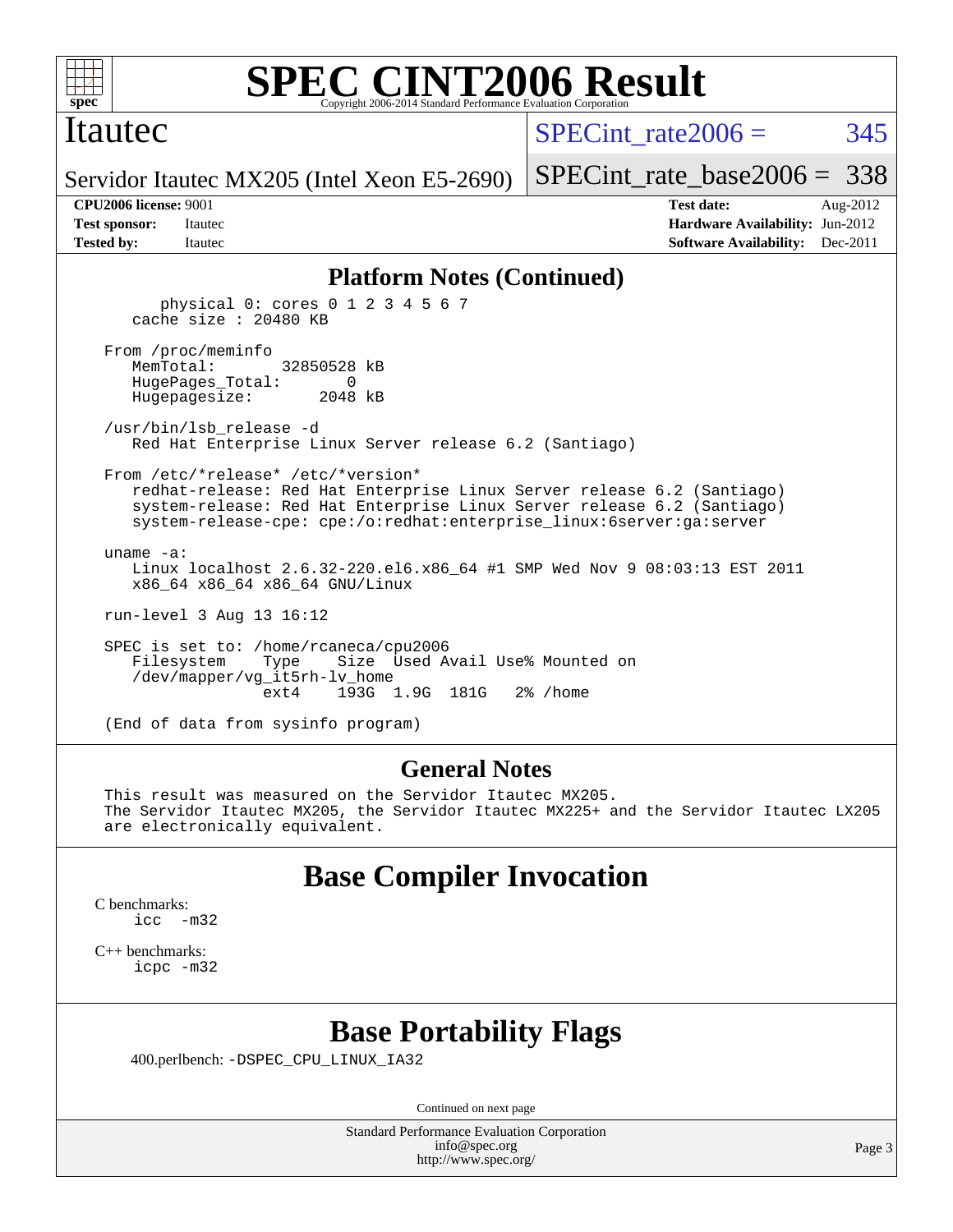

### Itautec

SPECint rate $2006 = 345$ 

Servidor Itautec MX205 (Intel Xeon E5-2690)

[SPECint\\_rate\\_base2006 =](http://www.spec.org/auto/cpu2006/Docs/result-fields.html#SPECintratebase2006) 338

**[CPU2006 license:](http://www.spec.org/auto/cpu2006/Docs/result-fields.html#CPU2006license)** 9001 **[Test date:](http://www.spec.org/auto/cpu2006/Docs/result-fields.html#Testdate)** Aug-2012 **[Test sponsor:](http://www.spec.org/auto/cpu2006/Docs/result-fields.html#Testsponsor)** Itautec **[Hardware Availability:](http://www.spec.org/auto/cpu2006/Docs/result-fields.html#HardwareAvailability)** Jun-2012 **[Tested by:](http://www.spec.org/auto/cpu2006/Docs/result-fields.html#Testedby)** Itautec **Italien Contract Contract Contract Contract Contract Contract Contract Contract Contract Contract Contract Contract Contract Contract Contract Contract Contract Contract Contract Contract Contract Con** 

## **[Base Portability Flags \(Continued\)](http://www.spec.org/auto/cpu2006/Docs/result-fields.html#BasePortabilityFlags)**

 462.libquantum: [-DSPEC\\_CPU\\_LINUX](http://www.spec.org/cpu2006/results/res2012q3/cpu2006-20120817-24246.flags.html#b462.libquantum_baseCPORTABILITY_DSPEC_CPU_LINUX) 483.xalancbmk: [-DSPEC\\_CPU\\_LINUX](http://www.spec.org/cpu2006/results/res2012q3/cpu2006-20120817-24246.flags.html#b483.xalancbmk_baseCXXPORTABILITY_DSPEC_CPU_LINUX)

**[Base Optimization Flags](http://www.spec.org/auto/cpu2006/Docs/result-fields.html#BaseOptimizationFlags)**

[C benchmarks](http://www.spec.org/auto/cpu2006/Docs/result-fields.html#Cbenchmarks):

[-xSSE4.2](http://www.spec.org/cpu2006/results/res2012q3/cpu2006-20120817-24246.flags.html#user_CCbase_f-xSSE42_f91528193cf0b216347adb8b939d4107) [-ipo](http://www.spec.org/cpu2006/results/res2012q3/cpu2006-20120817-24246.flags.html#user_CCbase_f-ipo) [-O3](http://www.spec.org/cpu2006/results/res2012q3/cpu2006-20120817-24246.flags.html#user_CCbase_f-O3) [-no-prec-div](http://www.spec.org/cpu2006/results/res2012q3/cpu2006-20120817-24246.flags.html#user_CCbase_f-no-prec-div) [-opt-prefetch](http://www.spec.org/cpu2006/results/res2012q3/cpu2006-20120817-24246.flags.html#user_CCbase_f-opt-prefetch) [-opt-mem-layout-trans=3](http://www.spec.org/cpu2006/results/res2012q3/cpu2006-20120817-24246.flags.html#user_CCbase_f-opt-mem-layout-trans_a7b82ad4bd7abf52556d4961a2ae94d5)

[C++ benchmarks:](http://www.spec.org/auto/cpu2006/Docs/result-fields.html#CXXbenchmarks)

[-xSSE4.2](http://www.spec.org/cpu2006/results/res2012q3/cpu2006-20120817-24246.flags.html#user_CXXbase_f-xSSE42_f91528193cf0b216347adb8b939d4107) [-ipo](http://www.spec.org/cpu2006/results/res2012q3/cpu2006-20120817-24246.flags.html#user_CXXbase_f-ipo) [-O3](http://www.spec.org/cpu2006/results/res2012q3/cpu2006-20120817-24246.flags.html#user_CXXbase_f-O3) [-no-prec-div](http://www.spec.org/cpu2006/results/res2012q3/cpu2006-20120817-24246.flags.html#user_CXXbase_f-no-prec-div) [-opt-prefetch](http://www.spec.org/cpu2006/results/res2012q3/cpu2006-20120817-24246.flags.html#user_CXXbase_f-opt-prefetch) [-opt-mem-layout-trans=3](http://www.spec.org/cpu2006/results/res2012q3/cpu2006-20120817-24246.flags.html#user_CXXbase_f-opt-mem-layout-trans_a7b82ad4bd7abf52556d4961a2ae94d5) [-Wl,-z,muldefs](http://www.spec.org/cpu2006/results/res2012q3/cpu2006-20120817-24246.flags.html#user_CXXbase_link_force_multiple1_74079c344b956b9658436fd1b6dd3a8a) [-L/home/rcaneca/sh/SmartHeap\\_8.1/lib -lsmartheap](http://www.spec.org/cpu2006/results/res2012q3/cpu2006-20120817-24246.flags.html#user_CXXbase_SmartHeap_0f3a9c58980a95eacf4c6b7a458c149d)

## **[Base Other Flags](http://www.spec.org/auto/cpu2006/Docs/result-fields.html#BaseOtherFlags)**

[C benchmarks](http://www.spec.org/auto/cpu2006/Docs/result-fields.html#Cbenchmarks):

403.gcc: [-Dalloca=\\_alloca](http://www.spec.org/cpu2006/results/res2012q3/cpu2006-20120817-24246.flags.html#b403.gcc_baseEXTRA_CFLAGS_Dalloca_be3056838c12de2578596ca5467af7f3)

## **[Peak Compiler Invocation](http://www.spec.org/auto/cpu2006/Docs/result-fields.html#PeakCompilerInvocation)**

[C benchmarks \(except as noted below\)](http://www.spec.org/auto/cpu2006/Docs/result-fields.html#Cbenchmarksexceptasnotedbelow): [icc -m32](http://www.spec.org/cpu2006/results/res2012q3/cpu2006-20120817-24246.flags.html#user_CCpeak_intel_icc_5ff4a39e364c98233615fdd38438c6f2)

400.perlbench: [icc -m64](http://www.spec.org/cpu2006/results/res2012q3/cpu2006-20120817-24246.flags.html#user_peakCCLD400_perlbench_intel_icc_64bit_bda6cc9af1fdbb0edc3795bac97ada53)

401.bzip2: [icc -m64](http://www.spec.org/cpu2006/results/res2012q3/cpu2006-20120817-24246.flags.html#user_peakCCLD401_bzip2_intel_icc_64bit_bda6cc9af1fdbb0edc3795bac97ada53)

456.hmmer: [icc -m64](http://www.spec.org/cpu2006/results/res2012q3/cpu2006-20120817-24246.flags.html#user_peakCCLD456_hmmer_intel_icc_64bit_bda6cc9af1fdbb0edc3795bac97ada53)

458.sjeng: [icc -m64](http://www.spec.org/cpu2006/results/res2012q3/cpu2006-20120817-24246.flags.html#user_peakCCLD458_sjeng_intel_icc_64bit_bda6cc9af1fdbb0edc3795bac97ada53)

[C++ benchmarks:](http://www.spec.org/auto/cpu2006/Docs/result-fields.html#CXXbenchmarks) [icpc -m32](http://www.spec.org/cpu2006/results/res2012q3/cpu2006-20120817-24246.flags.html#user_CXXpeak_intel_icpc_4e5a5ef1a53fd332b3c49e69c3330699)

## **[Peak Portability Flags](http://www.spec.org/auto/cpu2006/Docs/result-fields.html#PeakPortabilityFlags)**

 400.perlbench: [-DSPEC\\_CPU\\_LP64](http://www.spec.org/cpu2006/results/res2012q3/cpu2006-20120817-24246.flags.html#b400.perlbench_peakCPORTABILITY_DSPEC_CPU_LP64) [-DSPEC\\_CPU\\_LINUX\\_X64](http://www.spec.org/cpu2006/results/res2012q3/cpu2006-20120817-24246.flags.html#b400.perlbench_peakCPORTABILITY_DSPEC_CPU_LINUX_X64) 401.bzip2: [-DSPEC\\_CPU\\_LP64](http://www.spec.org/cpu2006/results/res2012q3/cpu2006-20120817-24246.flags.html#suite_peakCPORTABILITY401_bzip2_DSPEC_CPU_LP64) 456.hmmer: [-DSPEC\\_CPU\\_LP64](http://www.spec.org/cpu2006/results/res2012q3/cpu2006-20120817-24246.flags.html#suite_peakCPORTABILITY456_hmmer_DSPEC_CPU_LP64) 458.sjeng: [-DSPEC\\_CPU\\_LP64](http://www.spec.org/cpu2006/results/res2012q3/cpu2006-20120817-24246.flags.html#suite_peakCPORTABILITY458_sjeng_DSPEC_CPU_LP64) 462.libquantum: [-DSPEC\\_CPU\\_LINUX](http://www.spec.org/cpu2006/results/res2012q3/cpu2006-20120817-24246.flags.html#b462.libquantum_peakCPORTABILITY_DSPEC_CPU_LINUX)

Continued on next page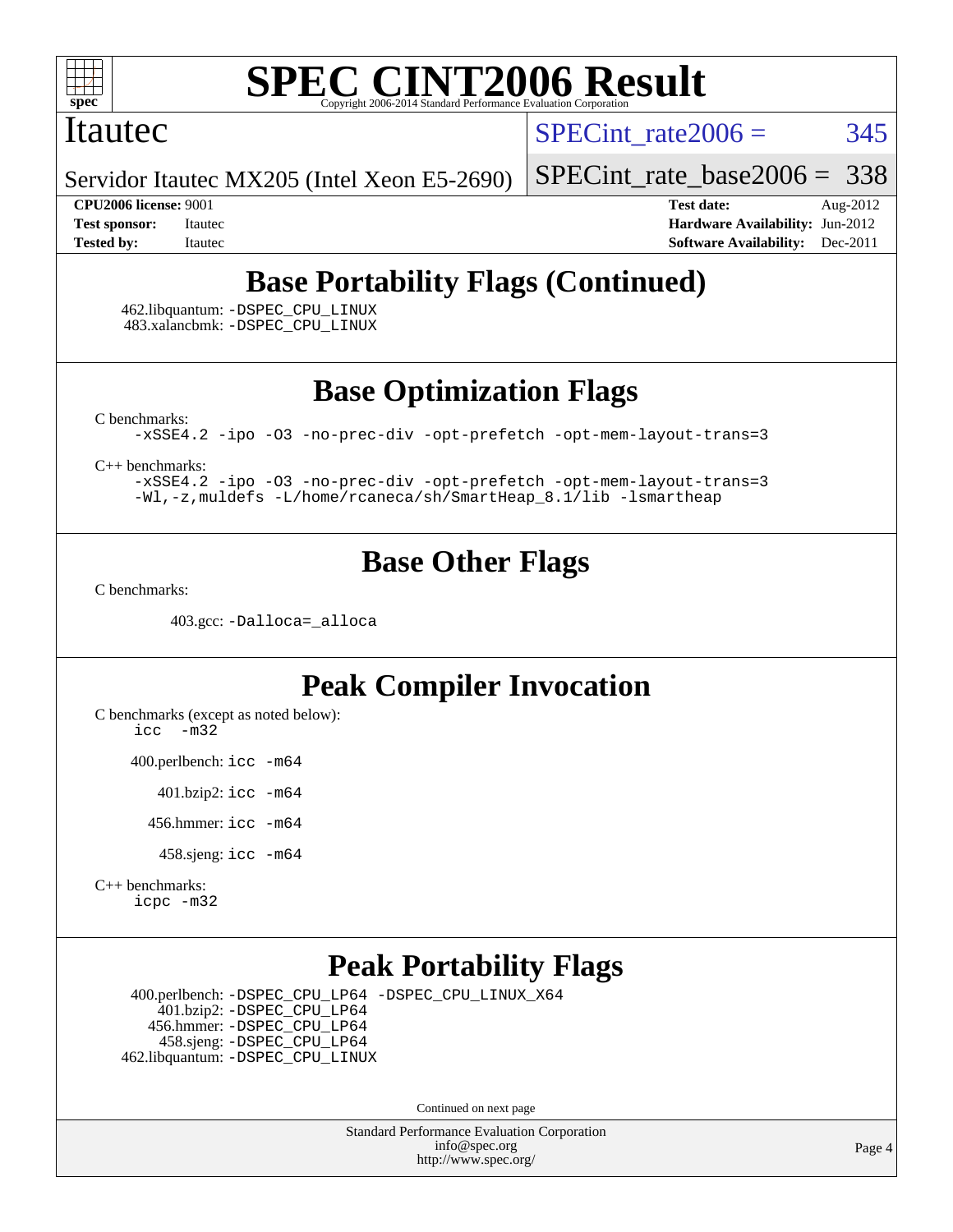

#### **[SPEC CINT2006 Result](http://www.spec.org/auto/cpu2006/Docs/result-fields.html#SPECCINT2006Result)** Copyright 2006-2014 Standard Performance Evaluation C

### Itautec

SPECint rate $2006 = 345$ 

Servidor Itautec MX205 (Intel Xeon E5-2690)

[SPECint\\_rate\\_base2006 =](http://www.spec.org/auto/cpu2006/Docs/result-fields.html#SPECintratebase2006) 338

**[CPU2006 license:](http://www.spec.org/auto/cpu2006/Docs/result-fields.html#CPU2006license)** 9001 **[Test date:](http://www.spec.org/auto/cpu2006/Docs/result-fields.html#Testdate)** Aug-2012 **[Test sponsor:](http://www.spec.org/auto/cpu2006/Docs/result-fields.html#Testsponsor)** Itautec **[Hardware Availability:](http://www.spec.org/auto/cpu2006/Docs/result-fields.html#HardwareAvailability)** Jun-2012 **[Tested by:](http://www.spec.org/auto/cpu2006/Docs/result-fields.html#Testedby)** Itautec **[Software Availability:](http://www.spec.org/auto/cpu2006/Docs/result-fields.html#SoftwareAvailability)** Dec-2011

# **[Peak Portability Flags \(Continued\)](http://www.spec.org/auto/cpu2006/Docs/result-fields.html#PeakPortabilityFlags)**

483.xalancbmk: [-DSPEC\\_CPU\\_LINUX](http://www.spec.org/cpu2006/results/res2012q3/cpu2006-20120817-24246.flags.html#b483.xalancbmk_peakCXXPORTABILITY_DSPEC_CPU_LINUX)

## **[Peak Optimization Flags](http://www.spec.org/auto/cpu2006/Docs/result-fields.html#PeakOptimizationFlags)**

[C benchmarks](http://www.spec.org/auto/cpu2006/Docs/result-fields.html#Cbenchmarks):

 400.perlbench: [-xSSE4.2](http://www.spec.org/cpu2006/results/res2012q3/cpu2006-20120817-24246.flags.html#user_peakPASS2_CFLAGSPASS2_LDCFLAGS400_perlbench_f-xSSE42_f91528193cf0b216347adb8b939d4107)(pass 2) [-prof-gen](http://www.spec.org/cpu2006/results/res2012q3/cpu2006-20120817-24246.flags.html#user_peakPASS1_CFLAGSPASS1_LDCFLAGS400_perlbench_prof_gen_e43856698f6ca7b7e442dfd80e94a8fc)(pass 1) [-ipo](http://www.spec.org/cpu2006/results/res2012q3/cpu2006-20120817-24246.flags.html#user_peakPASS2_CFLAGSPASS2_LDCFLAGS400_perlbench_f-ipo)(pass 2) [-O3](http://www.spec.org/cpu2006/results/res2012q3/cpu2006-20120817-24246.flags.html#user_peakPASS2_CFLAGSPASS2_LDCFLAGS400_perlbench_f-O3)(pass 2) [-no-prec-div](http://www.spec.org/cpu2006/results/res2012q3/cpu2006-20120817-24246.flags.html#user_peakPASS2_CFLAGSPASS2_LDCFLAGS400_perlbench_f-no-prec-div)(pass 2) [-prof-use](http://www.spec.org/cpu2006/results/res2012q3/cpu2006-20120817-24246.flags.html#user_peakPASS2_CFLAGSPASS2_LDCFLAGS400_perlbench_prof_use_bccf7792157ff70d64e32fe3e1250b55)(pass 2) [-B /usr/share/libhugetlbfs/ -Wl,-melf\\_x86\\_64 -Wl,-hugetlbfs-link=BDT](http://www.spec.org/cpu2006/results/res2012q3/cpu2006-20120817-24246.flags.html#user_peakPASS1_LDOPTPASS2_LDOPT400_perlbench_link_for_large_pages_64bit_fe1717234df9d3a8c8833ff77218828e)  $401.bzip2: -xSSE4.2(pass 2) -prof-gen(pass 1) -ipo(pass 2)$  $401.bzip2: -xSSE4.2(pass 2) -prof-gen(pass 1) -ipo(pass 2)$  $401.bzip2: -xSSE4.2(pass 2) -prof-gen(pass 1) -ipo(pass 2)$  $401.bzip2: -xSSE4.2(pass 2) -prof-gen(pass 1) -ipo(pass 2)$  $401.bzip2: -xSSE4.2(pass 2) -prof-gen(pass 1) -ipo(pass 2)$  $401.bzip2: -xSSE4.2(pass 2) -prof-gen(pass 1) -ipo(pass 2)$  $401.bzip2: -xSSE4.2(pass 2) -prof-gen(pass 1) -ipo(pass 2)$ [-O3](http://www.spec.org/cpu2006/results/res2012q3/cpu2006-20120817-24246.flags.html#user_peakPASS2_CFLAGSPASS2_LDCFLAGS401_bzip2_f-O3)(pass 2) [-no-prec-div](http://www.spec.org/cpu2006/results/res2012q3/cpu2006-20120817-24246.flags.html#user_peakPASS2_CFLAGSPASS2_LDCFLAGS401_bzip2_f-no-prec-div)(pass 2) [-prof-use](http://www.spec.org/cpu2006/results/res2012q3/cpu2006-20120817-24246.flags.html#user_peakPASS2_CFLAGSPASS2_LDCFLAGS401_bzip2_prof_use_bccf7792157ff70d64e32fe3e1250b55)(pass 2) [-opt-prefetch](http://www.spec.org/cpu2006/results/res2012q3/cpu2006-20120817-24246.flags.html#user_peakCOPTIMIZE401_bzip2_f-opt-prefetch) [-auto-ilp32](http://www.spec.org/cpu2006/results/res2012q3/cpu2006-20120817-24246.flags.html#user_peakCOPTIMIZE401_bzip2_f-auto-ilp32) [-ansi-alias](http://www.spec.org/cpu2006/results/res2012q3/cpu2006-20120817-24246.flags.html#user_peakCOPTIMIZE401_bzip2_f-ansi-alias) [-B /usr/share/libhugetlbfs/ -Wl,-melf\\_x86\\_64 -Wl,-hugetlbfs-link=BDT](http://www.spec.org/cpu2006/results/res2012q3/cpu2006-20120817-24246.flags.html#user_peakPASS1_LDOPTPASS2_LDOPT401_bzip2_link_for_large_pages_64bit_fe1717234df9d3a8c8833ff77218828e)  $403.\text{gcc: basepeak}$  = yes 429.mcf: [-xSSE4.2](http://www.spec.org/cpu2006/results/res2012q3/cpu2006-20120817-24246.flags.html#user_peakPASS2_CFLAGSPASS2_LDCFLAGS429_mcf_f-xSSE42_f91528193cf0b216347adb8b939d4107)(pass 2) [-prof-gen](http://www.spec.org/cpu2006/results/res2012q3/cpu2006-20120817-24246.flags.html#user_peakPASS1_CFLAGSPASS1_LDCFLAGS429_mcf_prof_gen_e43856698f6ca7b7e442dfd80e94a8fc)(pass 1) [-ipo](http://www.spec.org/cpu2006/results/res2012q3/cpu2006-20120817-24246.flags.html#user_peakPASS2_CFLAGSPASS2_LDCFLAGS429_mcf_f-ipo)(pass 2) [-O3](http://www.spec.org/cpu2006/results/res2012q3/cpu2006-20120817-24246.flags.html#user_peakPASS2_CFLAGSPASS2_LDCFLAGS429_mcf_f-O3)(pass 2) [-no-prec-div](http://www.spec.org/cpu2006/results/res2012q3/cpu2006-20120817-24246.flags.html#user_peakPASS2_CFLAGSPASS2_LDCFLAGS429_mcf_f-no-prec-div)(pass 2) [-prof-use](http://www.spec.org/cpu2006/results/res2012q3/cpu2006-20120817-24246.flags.html#user_peakPASS2_CFLAGSPASS2_LDCFLAGS429_mcf_prof_use_bccf7792157ff70d64e32fe3e1250b55)(pass 2) [-ansi-alias](http://www.spec.org/cpu2006/results/res2012q3/cpu2006-20120817-24246.flags.html#user_peakCOPTIMIZE429_mcf_f-ansi-alias) [-auto-ilp32](http://www.spec.org/cpu2006/results/res2012q3/cpu2006-20120817-24246.flags.html#user_peakCOPTIMIZE429_mcf_f-auto-ilp32) 445.gobmk: [-xSSE4.2](http://www.spec.org/cpu2006/results/res2012q3/cpu2006-20120817-24246.flags.html#user_peakPASS2_CFLAGSPASS2_LDCFLAGS445_gobmk_f-xSSE42_f91528193cf0b216347adb8b939d4107)(pass 2) [-prof-gen](http://www.spec.org/cpu2006/results/res2012q3/cpu2006-20120817-24246.flags.html#user_peakPASS1_CFLAGSPASS1_LDCFLAGS445_gobmk_prof_gen_e43856698f6ca7b7e442dfd80e94a8fc)(pass 1) [-prof-use](http://www.spec.org/cpu2006/results/res2012q3/cpu2006-20120817-24246.flags.html#user_peakPASS2_CFLAGSPASS2_LDCFLAGS445_gobmk_prof_use_bccf7792157ff70d64e32fe3e1250b55)(pass 2) [-ansi-alias](http://www.spec.org/cpu2006/results/res2012q3/cpu2006-20120817-24246.flags.html#user_peakCOPTIMIZE445_gobmk_f-ansi-alias) [-auto-ilp32](http://www.spec.org/cpu2006/results/res2012q3/cpu2006-20120817-24246.flags.html#user_peakCOPTIMIZE445_gobmk_f-auto-ilp32) 456.hmmer: [-xSSE4.2](http://www.spec.org/cpu2006/results/res2012q3/cpu2006-20120817-24246.flags.html#user_peakCOPTIMIZE456_hmmer_f-xSSE42_f91528193cf0b216347adb8b939d4107) [-ipo](http://www.spec.org/cpu2006/results/res2012q3/cpu2006-20120817-24246.flags.html#user_peakCOPTIMIZE456_hmmer_f-ipo) [-O3](http://www.spec.org/cpu2006/results/res2012q3/cpu2006-20120817-24246.flags.html#user_peakCOPTIMIZE456_hmmer_f-O3) [-no-prec-div](http://www.spec.org/cpu2006/results/res2012q3/cpu2006-20120817-24246.flags.html#user_peakCOPTIMIZE456_hmmer_f-no-prec-div) [-unroll2](http://www.spec.org/cpu2006/results/res2012q3/cpu2006-20120817-24246.flags.html#user_peakCOPTIMIZE456_hmmer_f-unroll_784dae83bebfb236979b41d2422d7ec2) [-auto-ilp32](http://www.spec.org/cpu2006/results/res2012q3/cpu2006-20120817-24246.flags.html#user_peakCOPTIMIZE456_hmmer_f-auto-ilp32) [-B /usr/share/libhugetlbfs/ -Wl,-melf\\_x86\\_64 -Wl,-hugetlbfs-link=BDT](http://www.spec.org/cpu2006/results/res2012q3/cpu2006-20120817-24246.flags.html#user_peakLDOPT456_hmmer_link_for_large_pages_64bit_fe1717234df9d3a8c8833ff77218828e) 458.sjeng: [-xSSE4.2](http://www.spec.org/cpu2006/results/res2012q3/cpu2006-20120817-24246.flags.html#user_peakPASS2_CFLAGSPASS2_LDCFLAGS458_sjeng_f-xSSE42_f91528193cf0b216347adb8b939d4107)(pass 2) [-prof-gen](http://www.spec.org/cpu2006/results/res2012q3/cpu2006-20120817-24246.flags.html#user_peakPASS1_CFLAGSPASS1_LDCFLAGS458_sjeng_prof_gen_e43856698f6ca7b7e442dfd80e94a8fc)(pass 1) [-ipo](http://www.spec.org/cpu2006/results/res2012q3/cpu2006-20120817-24246.flags.html#user_peakPASS2_CFLAGSPASS2_LDCFLAGS458_sjeng_f-ipo)(pass 2) [-O3](http://www.spec.org/cpu2006/results/res2012q3/cpu2006-20120817-24246.flags.html#user_peakPASS2_CFLAGSPASS2_LDCFLAGS458_sjeng_f-O3)(pass 2) [-no-prec-div](http://www.spec.org/cpu2006/results/res2012q3/cpu2006-20120817-24246.flags.html#user_peakPASS2_CFLAGSPASS2_LDCFLAGS458_sjeng_f-no-prec-div)(pass 2) [-prof-use](http://www.spec.org/cpu2006/results/res2012q3/cpu2006-20120817-24246.flags.html#user_peakPASS2_CFLAGSPASS2_LDCFLAGS458_sjeng_prof_use_bccf7792157ff70d64e32fe3e1250b55)(pass 2) [-unroll4](http://www.spec.org/cpu2006/results/res2012q3/cpu2006-20120817-24246.flags.html#user_peakCOPTIMIZE458_sjeng_f-unroll_4e5e4ed65b7fd20bdcd365bec371b81f) [-auto-ilp32](http://www.spec.org/cpu2006/results/res2012q3/cpu2006-20120817-24246.flags.html#user_peakCOPTIMIZE458_sjeng_f-auto-ilp32) -B /usr/share/libhugetlbfs/ -Wl,-melf x86 64 -Wl,-hugetlbfs-link=BDT  $462$ .libquantum: basepeak = yes 464.h264ref: [-xSSE4.2](http://www.spec.org/cpu2006/results/res2012q3/cpu2006-20120817-24246.flags.html#user_peakPASS2_CFLAGSPASS2_LDCFLAGS464_h264ref_f-xSSE42_f91528193cf0b216347adb8b939d4107)(pass 2) [-prof-gen](http://www.spec.org/cpu2006/results/res2012q3/cpu2006-20120817-24246.flags.html#user_peakPASS1_CFLAGSPASS1_LDCFLAGS464_h264ref_prof_gen_e43856698f6ca7b7e442dfd80e94a8fc)(pass 1) [-ipo](http://www.spec.org/cpu2006/results/res2012q3/cpu2006-20120817-24246.flags.html#user_peakPASS2_CFLAGSPASS2_LDCFLAGS464_h264ref_f-ipo)(pass 2) [-O3](http://www.spec.org/cpu2006/results/res2012q3/cpu2006-20120817-24246.flags.html#user_peakPASS2_CFLAGSPASS2_LDCFLAGS464_h264ref_f-O3)(pass 2) [-no-prec-div](http://www.spec.org/cpu2006/results/res2012q3/cpu2006-20120817-24246.flags.html#user_peakPASS2_CFLAGSPASS2_LDCFLAGS464_h264ref_f-no-prec-div)(pass 2) [-prof-use](http://www.spec.org/cpu2006/results/res2012q3/cpu2006-20120817-24246.flags.html#user_peakPASS2_CFLAGSPASS2_LDCFLAGS464_h264ref_prof_use_bccf7792157ff70d64e32fe3e1250b55)(pass 2) [-unroll2](http://www.spec.org/cpu2006/results/res2012q3/cpu2006-20120817-24246.flags.html#user_peakCOPTIMIZE464_h264ref_f-unroll_784dae83bebfb236979b41d2422d7ec2) [-ansi-alias](http://www.spec.org/cpu2006/results/res2012q3/cpu2006-20120817-24246.flags.html#user_peakCOPTIMIZE464_h264ref_f-ansi-alias) [C++ benchmarks:](http://www.spec.org/auto/cpu2006/Docs/result-fields.html#CXXbenchmarks) 471.omnetpp: [-xSSE4.2](http://www.spec.org/cpu2006/results/res2012q3/cpu2006-20120817-24246.flags.html#user_peakPASS2_CXXFLAGSPASS2_LDCXXFLAGS471_omnetpp_f-xSSE42_f91528193cf0b216347adb8b939d4107)(pass 2) [-prof-gen](http://www.spec.org/cpu2006/results/res2012q3/cpu2006-20120817-24246.flags.html#user_peakPASS1_CXXFLAGSPASS1_LDCXXFLAGS471_omnetpp_prof_gen_e43856698f6ca7b7e442dfd80e94a8fc)(pass 1) [-ipo](http://www.spec.org/cpu2006/results/res2012q3/cpu2006-20120817-24246.flags.html#user_peakPASS2_CXXFLAGSPASS2_LDCXXFLAGS471_omnetpp_f-ipo)(pass 2) [-O3](http://www.spec.org/cpu2006/results/res2012q3/cpu2006-20120817-24246.flags.html#user_peakPASS2_CXXFLAGSPASS2_LDCXXFLAGS471_omnetpp_f-O3)(pass 2) [-no-prec-div](http://www.spec.org/cpu2006/results/res2012q3/cpu2006-20120817-24246.flags.html#user_peakPASS2_CXXFLAGSPASS2_LDCXXFLAGS471_omnetpp_f-no-prec-div)(pass 2) [-prof-use](http://www.spec.org/cpu2006/results/res2012q3/cpu2006-20120817-24246.flags.html#user_peakPASS2_CXXFLAGSPASS2_LDCXXFLAGS471_omnetpp_prof_use_bccf7792157ff70d64e32fe3e1250b55)(pass 2) [-ansi-alias](http://www.spec.org/cpu2006/results/res2012q3/cpu2006-20120817-24246.flags.html#user_peakCXXOPTIMIZE471_omnetpp_f-ansi-alias) [-opt-ra-region-strategy=block](http://www.spec.org/cpu2006/results/res2012q3/cpu2006-20120817-24246.flags.html#user_peakCXXOPTIMIZE471_omnetpp_f-opt-ra-region-strategy_a0a37c372d03933b2a18d4af463c1f69) [-Wl,-z,muldefs](http://www.spec.org/cpu2006/results/res2012q3/cpu2006-20120817-24246.flags.html#user_peakEXTRA_LDFLAGS471_omnetpp_link_force_multiple1_74079c344b956b9658436fd1b6dd3a8a) [-L/home/rcaneca/sh/SmartHeap\\_8.1/lib -lsmartheap](http://www.spec.org/cpu2006/results/res2012q3/cpu2006-20120817-24246.flags.html#user_peakEXTRA_LIBS471_omnetpp_SmartHeap_0f3a9c58980a95eacf4c6b7a458c149d) 473.astar: basepeak = yes Continued on next page